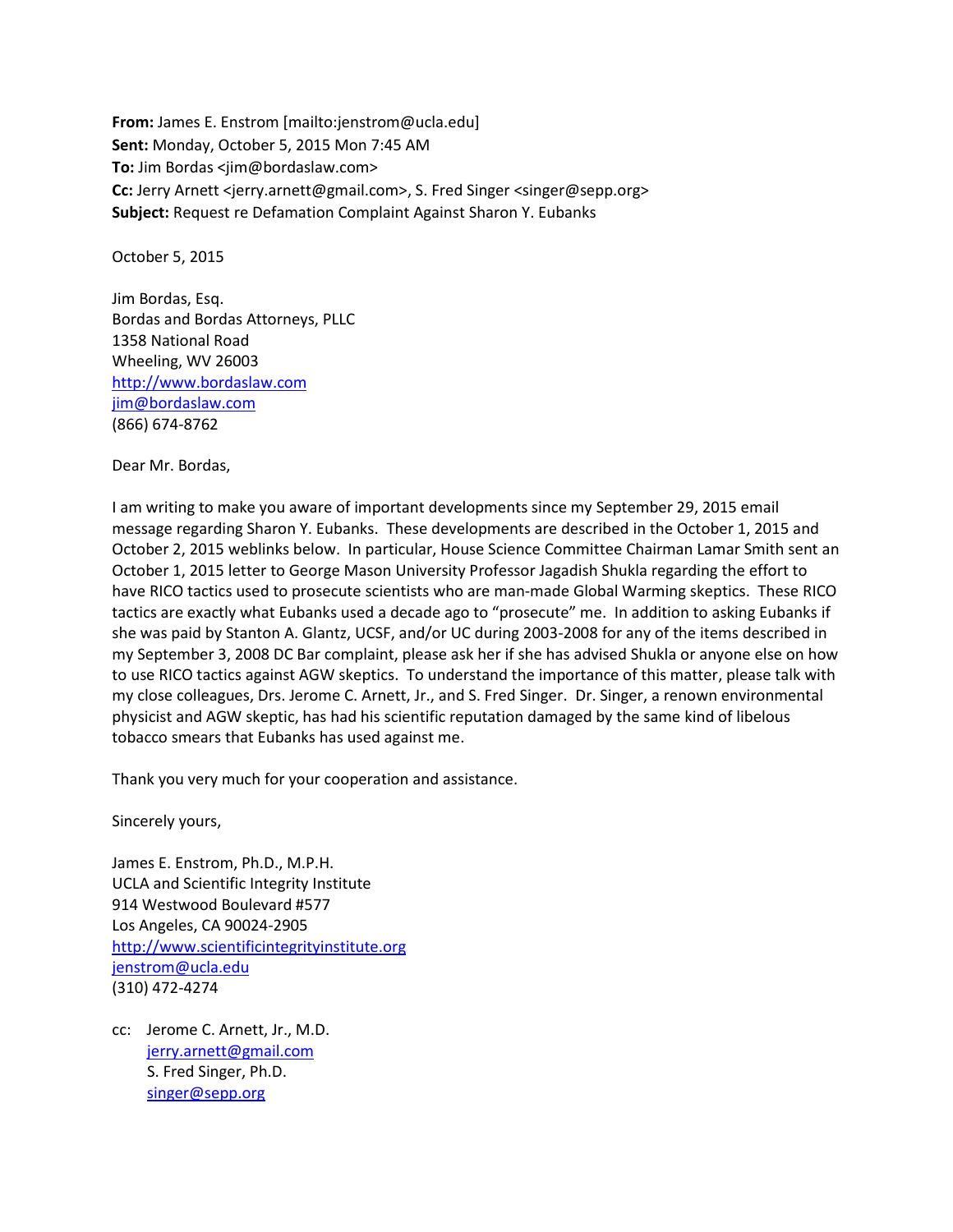October 1, 2015 American Thinker article by Russell Cook "Those scientists who want to use RICO to prosecute AGW deniers have a big problem"

[\(http://www.americanthinker.com/articles/2015/10/those\\_scientists\\_who\\_want\\_to\\_use\\_rico\\_to\\_prose](http://www.americanthinker.com/articles/2015/10/those_scientists_who_want_to_use_rico_to_prosecute_agw_deniers_have_a_big_problem.html) [cute\\_agw\\_deniers\\_have\\_a\\_big\\_problem.html\)](http://www.americanthinker.com/articles/2015/10/those_scientists_who_want_to_use_rico_to_prosecute_agw_deniers_have_a_big_problem.html)

October 1, 2015 letter by House Science Committee Chairman Lamar Smith to George Mason University Professor Jagadish Shukla, regarding Shukla's efforts to use RICO tactics to prosecute AGW skeptics [\(https://science.house.gov/sites/republicans.science.house.gov/files/documents/10-1-](https://science.house.gov/sites/republicans.science.house.gov/files/documents/10-1-15%20CLS%20to%20Shukla.pdf) [15%20CLS%20to%20Shukla.pdf\)](https://science.house.gov/sites/republicans.science.house.gov/files/documents/10-1-15%20CLS%20to%20Shukla.pdf)

October 2, 2015 Daily Caller article by Michael Bastasch "Congress Investigates Scientists Wanting To Prosecute Global Warming Skeptics," which includes reference to the Smith letter to Shukla [\(http://dailycaller.com/2015/10/02/congress-investigates-scientists-wanting-to-prosecute-global](http://dailycaller.com/2015/10/02/congress-investigates-scientists-wanting-to-prosecute-global-warming-skeptics/)[warming-skeptics/\)](http://dailycaller.com/2015/10/02/congress-investigates-scientists-wanting-to-prosecute-global-warming-skeptics/)

From: James E. Enstrom [mailto:jenstrom@ucla.edu] Sent: Tuesday, September 29, 2015 11:53 AM To: Jim Bordas <jim@bordaslaw.com> Cc: Jerry Arnett <jerry.arnett@gmail.com> Subject: Request re Defamation Complaint Against Sharon Y. Eubanks

September 29, 2015

Jim Bordas, Esq. Bordas and Bordas Attorneys, PLLC 1358 National Road Wheeling, WV 26003 [http://www.bordaslaw.com](http://www.bordaslaw.com/) [jim@bordaslaw.com](mailto:jim@bordaslaw.com) (866) 674-8762

Dear Mr. Bordas,

I greatly appreciated the opportunity on Monday to discuss with you my evidence that Sharon Y. Eubanks has defamed me since 2004. Please read my September 3, 2008 D.C. Bar Complaint against Eubanks and listen to the two July 18, 2007 MP3 files featuring Eubanks and the UC Regents. If possible, please examine the additional links, which support my 2008 complaint. Also, if possible, please talk with my close colleague Dr. Jerome C. Arnett, Jr., about me. My first goal is to establish that Eubanks intended to defame me and then resubmit an updated complaint to the D.C. Bar. You can assist me in this regard by simply asking Eubanks if she was paid by Stanton A. Glantz, UCSF, and/or UC during 2003- 2008 for any of the items described in my 2008 complaint, such as, her 2007 testimony before the UC Regents. My second goal is to stop the current effort to use Eubank's RICO tactics against politically incorrect climate scientists, as described in the "RICO" link below.

Thank you very much for your cooperation and assistance with this important request.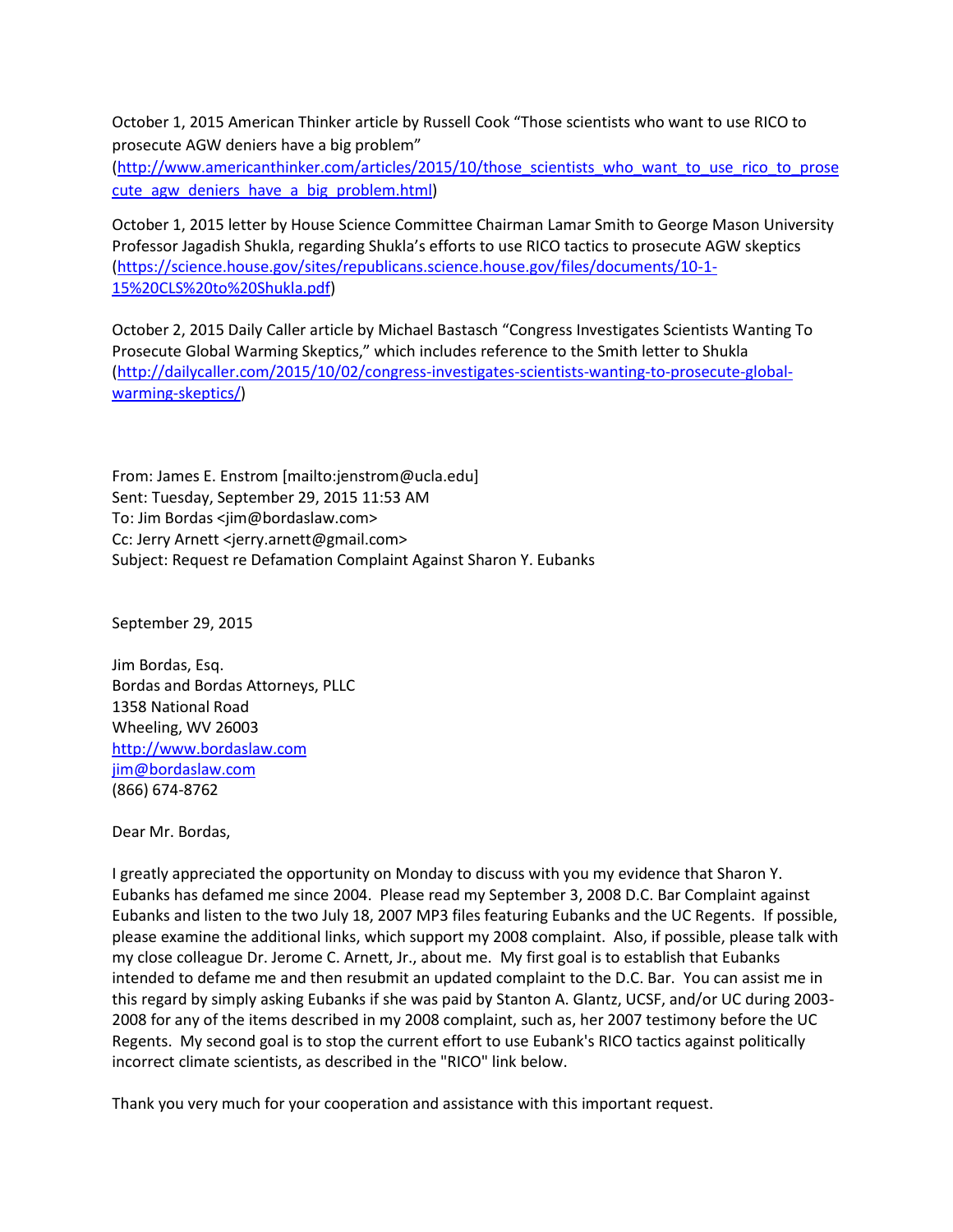Sincerely yours,

James E. Enstrom, Ph.D., M.P.H. UCLA and Scientific Integritiy Institute 914 Westwood Boulevard #577 Los Angeles, CA 90024-2905 [http://www.scientificintegrityinstitute.org](http://www.scientificintegrityinstitute.org/) [jenstrom@ucla.edu](mailto:jenstrom@ucla.edu) (310) 472-4274

cc: Jerome C. Arnett, Jr., M.D. [jerry.arnett@gmail.com](mailto:jerry.arnett@gmail.com)

September 3, 2008 Enstrom Defamation Complaint Against Sharon Y. Eubanks Submitted to District of Columbia Bar Counsel (numerous links within the eight-page document provide extensive additional details that supplement the text)

[\(http://www.scientificintegrityinstitute.org/Eubanks090308.pdf\)](http://www.scientificintegrityinstitute.org/Eubanks090308.pdf)

July 18, 2007 MP3 File of Eubanks Arrogantly Lecturing the UC Regents on Academic Freedom and Tobacco Industry Funding at UC. When she spoke she knew full well that I was the only UC scientist cited in the RICO lawsuit Findings of Fact, that there were no errors in my 2003 BMJ paper or any other paper, and that I had made repeated attempts during 2005-2007 to correct her libelous statements about me:

[\(http://www.scientificintegrityinstitute.org/Regents071807Eubanks.mp3](http://www.scientificintegrityinstitute.org/Regents071807Eubanks.mp3) )

July 18, 2007 PM3 File of UC Academic Senate Chair John Oakley Responding to Eubanks and Defending Academic Freedom and Principle Investigators at UC. Oakley states that UC Principal Investigators like myself would have loved the opportunity to defend our research before the Regents. Regents Chair Blum actually promised me five minutes, but then gave all my time to Eubanks. Oakley makes clear that my BMJ secondhand smoke study is the only UC-related study in the USDOJ Findings of Fact. [\(http://www.scientificintegrityinstitute.org/Regents071807Oakley.mp3](http://www.scientificintegrityinstitute.org/Regents071807Oakley.mp3) )

July 28, 2009 PLoS Med article by Glantz SA, Barnes R, Eubanks SY "Compromise or Capitulation? US Food and Drug Administration Jurisdiction Over Tobacco Products." PLoS Med 6(7): e1000118. doi:10.1371/journal.pmed.1000118

[\(http://journals.plos.org/plosmedicine/article?id=10.1371/journal.pmed.1000118](http://journals.plos.org/plosmedicine/article?id=10.1371/journal.pmed.1000118) )

"Dr. Glantz holds two research grants related to tobacco from the National Cancer Institute, an endowed chair as American Legacy Distinguished Professor in Tobacco Control, and a grant from the Robert Wood Johnson Foundation to assist Ms. Eubanks, who led the US Department of Justice in its successful RICO case against the tobacco industry (United States v. Philip Morris USA, et al.) in writing a book about the case."

May 30, 2012 Book "Bad Acts: The Racketeering Case Against the Tobacco Industry" by Sharon Y. Eubanks and Stanton A. Glantz, published May 30, 2012 by APHA Press [\(http://www.amazon.com/Bad-Acts-Racketeering-Against-](http://www.amazon.com/Bad-Acts-Racketeering-Against-Industry/dp/0875530176/#reader_0875530176)[Industry/dp/0875530176/#reader\\_0875530176](http://www.amazon.com/Bad-Acts-Racketeering-Against-Industry/dp/0875530176/#reader_0875530176) )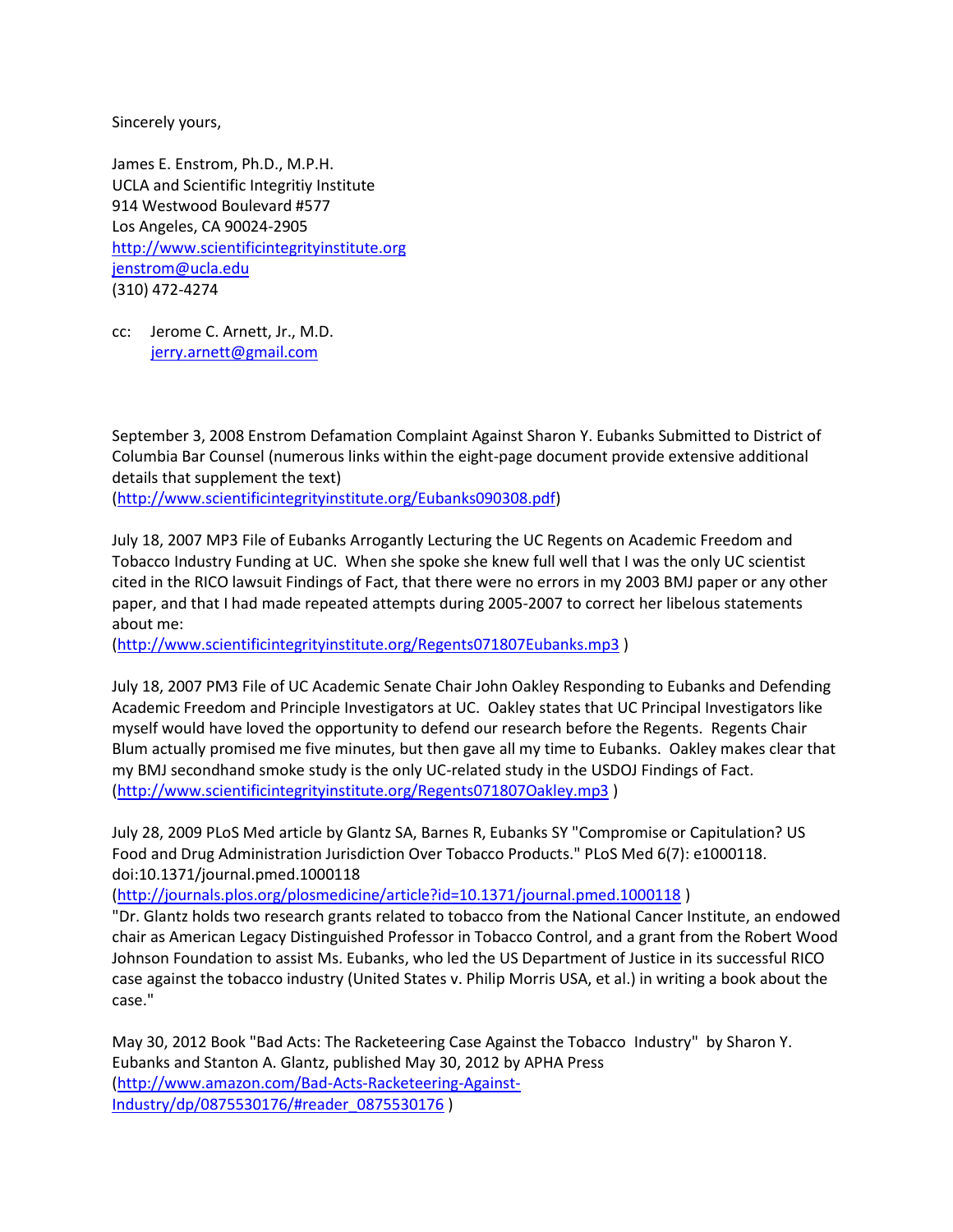Acknowledgements (page vi) and Prologue (page xii) specifically state that the Robert Wood Johnson Foundation provided funding to Eubanks, apparently through Glantz and UCSF. Eubanks discusses her employment at Holland and Knight in the Prologue, but she makes no mention of my September 3, 2008 defamation complaint to the DC Bar which might have played a role in her termination from Holland and Knight.

December 1, 2012 Jerome C. Arnett, Jr., M.D., Pulmonologist from Helvetia, WV, wrote "Politicized Science: the Case of Dr. James Enstrom v. Powerful Environmental Activists", Journal of American Physicians and Surgeons, volume 17, number 4, pages 118-119 [\(http://www.jpands.org/vol17no4/arnett.pdf\)](http://www.jpands.org/vol17no4/arnett.pdf). I request that you speak to Dr. Arnett about me and my integrity as a scientist. He can be reached a[t jerry.arnett@gmail.com](mailto:jerry.arnett@gmail.com) or P.O. Box 11, Helvetia, WV 26224 or (304) 924-6273.

March 13, 2015 DeSmog Blog discusses Enstrom and the "climate change deniers" plan to criticize the "Merchants of Doubt" Movie because it makes ad hominem attacks on renown scientists and includes Glantz describing the RICO tobacco trial [\(http://www.scientificintegrityinstitute.org/DeSmog031315.pdf\)](http://www.scientificintegrityinstitute.org/DeSmog031315.pdf) This blog includes many defamatory statements about me, including this malicious smear "In fact, Enstrom did so much work for Big Tobacco that when the United States Department of Justice summed up its civil RICO case against the cigarette makers [PDF] at the end of a months-long trial in a lengthy legal filing, Enstrom got his own chapter - one of just three scientists singled out by DOJ out of many dozens of tobacco-funded researchers for having been vital to the industry's efforts to sow confusion about the health effects of smoking."

May 17, 2015 YouTube of Enstrom Acceptance Speech for American Freedom Alliance Heroes of Conscience Award

[\(https://www.youtube.com/watch?v=7XEc4tktw70\)](https://www.youtube.com/watch?v=7XEc4tktw70)

June 11, 2015 Tenth International Conference on Climate Change Panel 8 on Health Effects Video: Enstrom on "EPA's Clean Power Plan and PM2.5-Related Co-benefits" [\(http://climateconferences.heartland.org/james-enstrom-iccc10-panel-8/\)](http://climateconferences.heartland.org/james-enstrom-iccc10-panel-8/)

~September 1, 2015 Video in which West Virginia Attorney General Patrick Morrisey discusses why he is fighting the EPA's Clean Power Plan [\(http://finance.yahoo.com/video/west-virginia-ag-looks-smack-162313442.html\)](http://finance.yahoo.com/video/west-virginia-ag-looks-smack-162313442.html)

September 17, 2015 Climate Etc. Blog by Judith A. Curry, Ph.D.,"RICO!" describes the current effort to apply the RICO tactics that Eubanks used against Enstrom to man-made Global Warming skeptics [\(http://judithcurry.com/2015/09/17/rico/\)](http://judithcurry.com/2015/09/17/rico/)